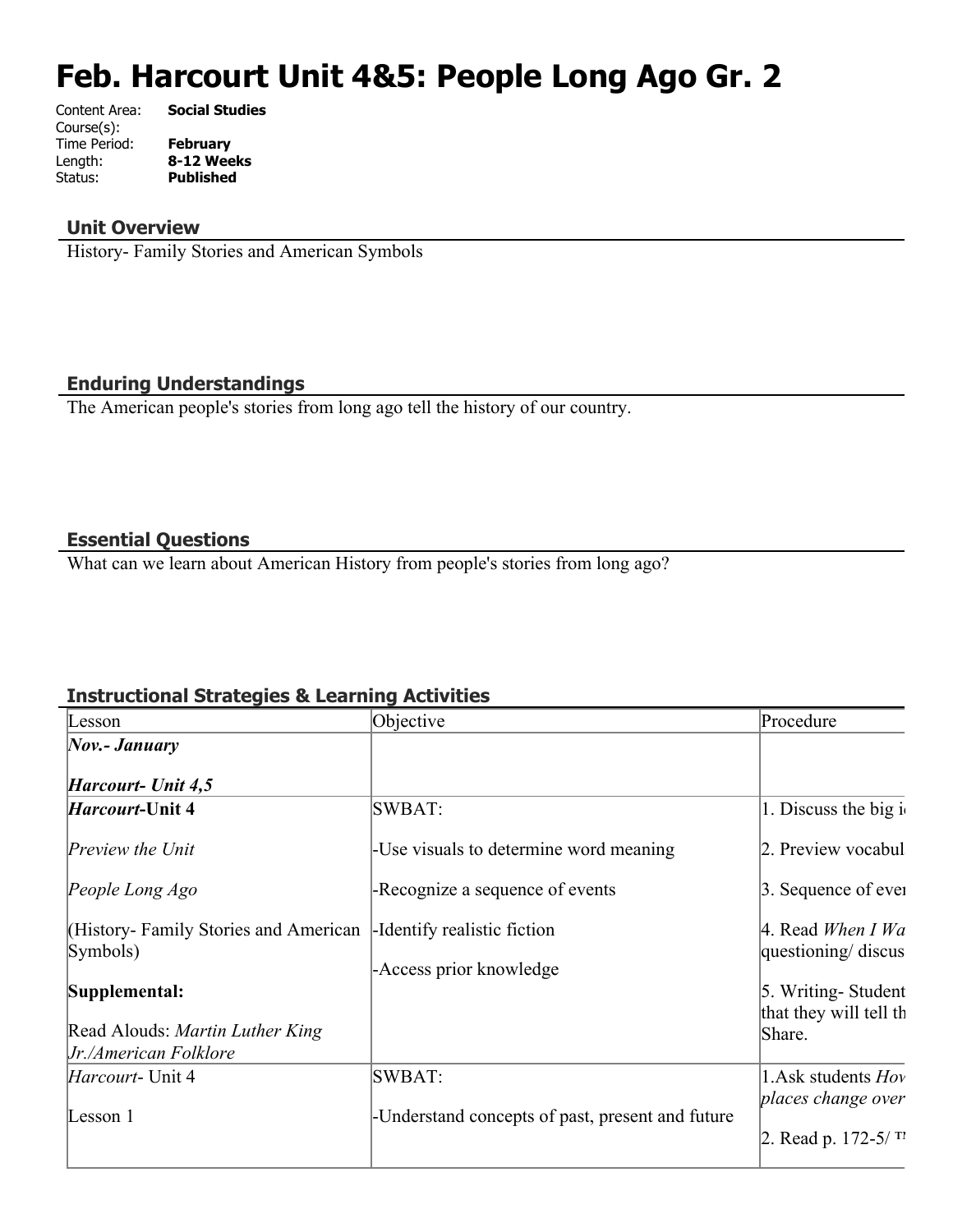|                  | -Recognize some things stay the same             | using Review $TM$ p.                                    |
|------------------|--------------------------------------------------|---------------------------------------------------------|
|                  | -Identify a diagram                              | 3. Write-Look at p<br>write about how the               |
|                  | -Define and describe a family tree               | what we see today.                                      |
|                  |                                                  | 4. Practice-Workbo                                      |
|                  |                                                  | 5. Skill-Ask a stude                                    |
|                  |                                                  | members of their fa                                     |
|                  |                                                  | diagram could help<br>that information.                 |
|                  |                                                  | 6. Read p. $166-7$ T                                    |
|                  |                                                  | 7. Practice-Make a                                      |
|                  |                                                  | Workbook p. 33                                          |
|                  |                                                  | Optional: HW Fam                                        |
| Harcourt- Unit 4 | SWBAT:                                           | 1. Ask students Who                                     |
|                  |                                                  | the people who live                                     |
| Lesson 2         | -Recognize Native Americans                      | long ago?                                               |
|                  | -Describe their lifestyle                        | 2. Read p. 178-183.                                     |
|                  | -Define colonies and settlers                    | assess using Reviev                                     |
|                  | -Recognize primary sources                       | 3. Activity-Draw a                                      |
|                  |                                                  | one way Native An<br>settlers.                          |
|                  |                                                  | 4. Practice-Workbo                                      |
|                  |                                                  | 5. Skill-Explain the                                    |
|                  |                                                  | primary/secondary                                       |
|                  |                                                  | $T^M$ questioning                                       |
| Harcourt- Unit 4 | SWBAT:                                           | 1. Ask students Hov                                     |
| Lesson 3         | -Understand events in early American history     | its independence?                                       |
|                  | -Identify important people from American history | 2. Read p.186-91/ $\frac{1}{1}$<br>using Review $TM$ p. |
|                  | -Read a time line                                | 3. Write-Imagine li                                     |
|                  |                                                  | write about the jour                                    |
|                  | -Understand that voting is a freedom             | Share                                                   |
|                  |                                                  | 4. Practice-Workbo                                      |
|                  |                                                  | $5.$ Skill-Read p. 19                                   |
|                  |                                                  | to draw three impor                                     |
|                  |                                                  | lives and add the da                                    |
|                  |                                                  | $6.$ Discuss the strug                                  |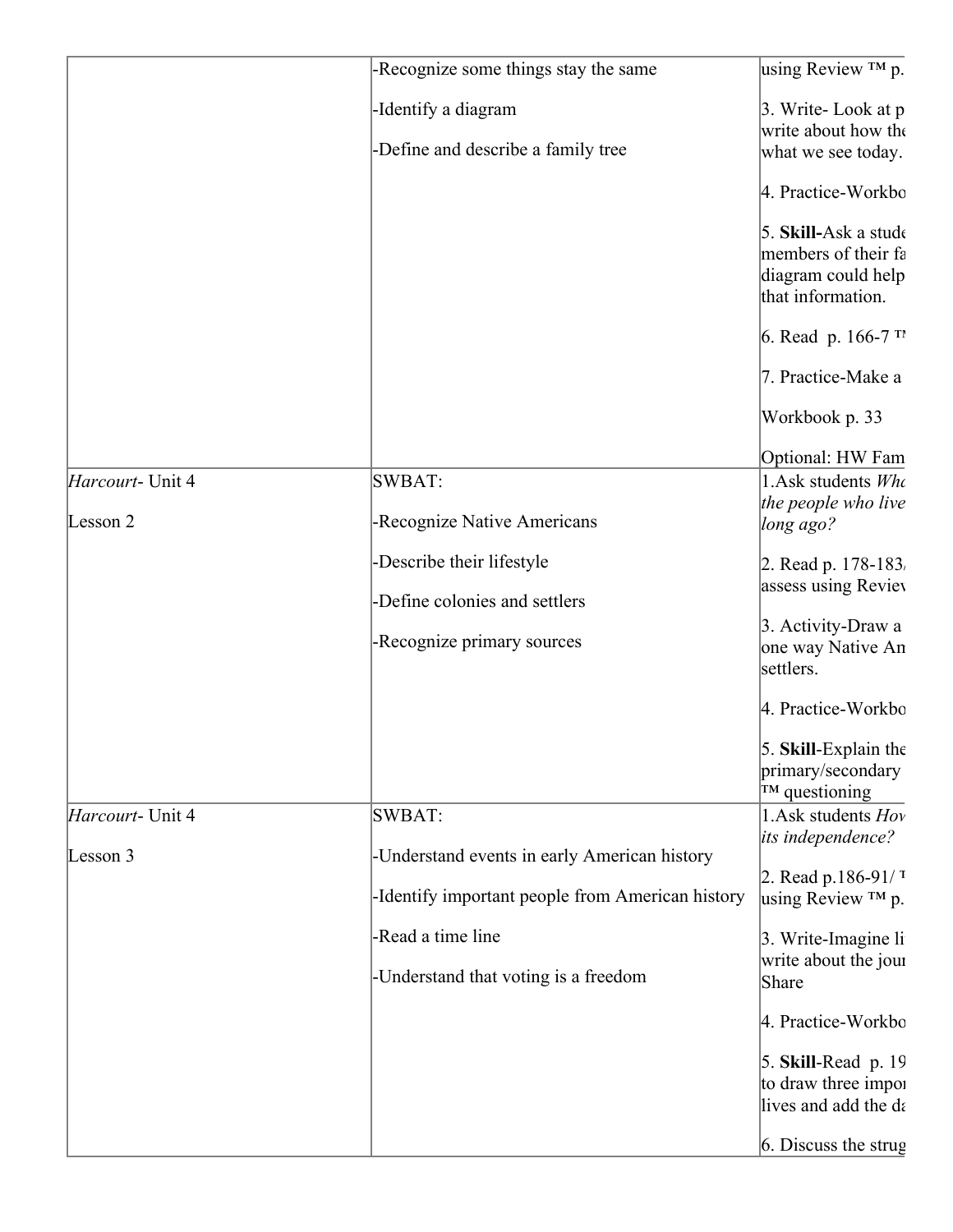|                  |                                                    | vote in history. Rea   |
|------------------|----------------------------------------------------|------------------------|
|                  |                                                    | $T^M$ questioning p. 1 |
| Harcourt- Unit 4 | SWBAT:                                             | 1. Ask students Hov    |
|                  |                                                    | American heritage:     |
| Lesson 4         | -Identify symbols and landmarks in our country     |                        |
|                  |                                                    | 2. Read p. $196-99/$   |
|                  | -Describe how these are important to our country's | using Review $TM$ p.   |
|                  | history                                            |                        |
|                  |                                                    | 3. Activity-Draw a     |
|                  |                                                    | or memorial/ descri    |
|                  |                                                    | 4. Practice-Workbo     |
| Harcourt- Unit 4 | SWBAT:                                             | 1. Ask students Hov    |
|                  |                                                    | and events in our co   |
| Lesson 5         | -Identify national heroes, legends, holidays       | example: Veteran's     |
|                  |                                                    |                        |
|                  | -Distinguish between fact and fiction              | 2. Read p. 200-205.    |
|                  |                                                    | assess using Reviev    |
|                  |                                                    | 3. Activity-Choose     |
|                  |                                                    | would like to honor    |
|                  |                                                    |                        |
|                  |                                                    | holiday/draw a pict    |
|                  |                                                    | a caption. Example     |
|                  |                                                    | 4. Practice-Workbo     |
|                  |                                                    | 5. Skill-Write a few   |
|                  |                                                    | statements on chart    |
|                  |                                                    | children determine     |
|                  |                                                    | $p. 206-7$ . Look for  |
|                  |                                                    | fiction in classroom   |
|                  |                                                    |                        |
|                  |                                                    | 6. Practice-Workbo     |
|                  |                                                    | 7. Dr. Martin Luthe    |
|                  |                                                    | Character Counts p     |
|                  |                                                    | Read aloud article.    |
|                  |                                                    | Why it is important    |
|                  |                                                    | assumed responsibi     |
|                  |                                                    |                        |
|                  |                                                    | How did Dr. King s     |
|                  |                                                    | (open-mindedness,      |
|                  |                                                    | persistence)           |
|                  |                                                    |                        |
|                  |                                                    | How does it feel to    |
| Harcourt- Unit 4 | SWBAT:                                             | 1. Review question     |
|                  |                                                    |                        |
| Unit Review      | -Review concepts learned in unit                   | 2. Workbook p. 41/     |
|                  |                                                    |                        |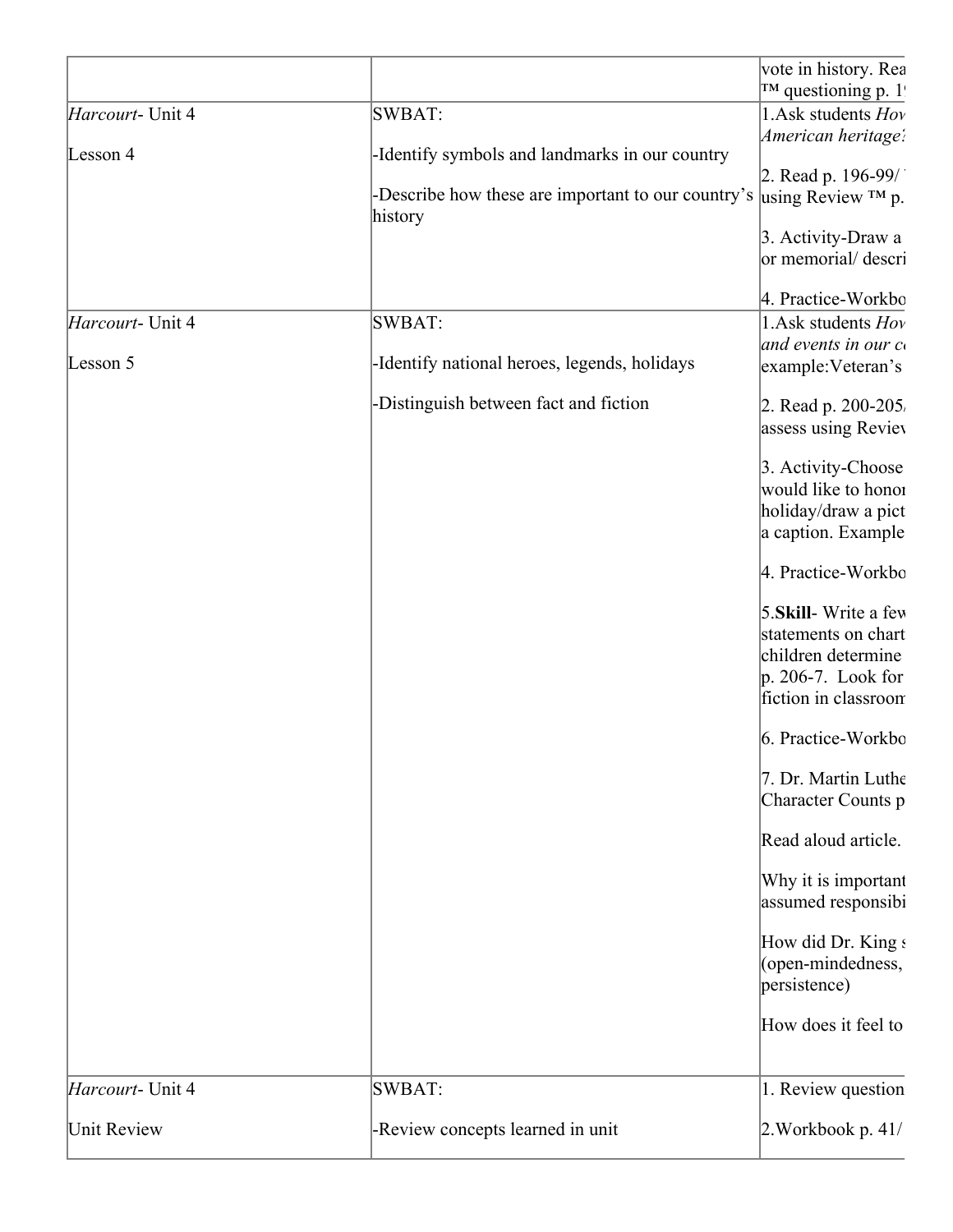|                                                |                                                                                                                                                                                  | Review answers wl                                                                                                                                                                                                                                                                                                               |
|------------------------------------------------|----------------------------------------------------------------------------------------------------------------------------------------------------------------------------------|---------------------------------------------------------------------------------------------------------------------------------------------------------------------------------------------------------------------------------------------------------------------------------------------------------------------------------|
|                                                |                                                                                                                                                                                  | *Harcourt website-                                                                                                                                                                                                                                                                                                              |
| Harcourt- Unit 4                               | SWBAT:                                                                                                                                                                           | 1. Administer unit to                                                                                                                                                                                                                                                                                                           |
| Unit Test                                      | -Recall concepts learned in unit                                                                                                                                                 | 2. Use data for retea                                                                                                                                                                                                                                                                                                           |
| Harcourt-Unit 5                                | SWBAT:                                                                                                                                                                           | 1. Discuss the big i                                                                                                                                                                                                                                                                                                            |
| Preview Unit                                   | -use visuals to determine word meaning                                                                                                                                           | 2. Preview vocabul                                                                                                                                                                                                                                                                                                              |
| A World of Many People                         | -Recall information from text in sequence                                                                                                                                        | 3. Skill-Recall and                                                                                                                                                                                                                                                                                                             |
| History-Family Stories and American<br>Symbols | -Identify songs related to ethnic and cultural<br>similarities and differences                                                                                                   | 4. Read song $p. 222$<br>written response $TM$                                                                                                                                                                                                                                                                                  |
| Supplemental:                                  |                                                                                                                                                                                  |                                                                                                                                                                                                                                                                                                                                 |
| Read Alouds                                    |                                                                                                                                                                                  |                                                                                                                                                                                                                                                                                                                                 |
| Harcourt- Unit 5                               | SWBAT:                                                                                                                                                                           | 1.Ask students Who                                                                                                                                                                                                                                                                                                              |
| Lesson 1                                       | -Describe cultures from around the world<br>-Compare and contrast cultures<br>-Find locations of countries on a world map/globe<br>-Examine cultural items from around the world | 2. Read p. $226-31/7$<br>using Review ™ p.<br>3. Write- Choose a<br>community. Write a<br>about what is impo:<br>Share<br>$ 4.$ Workbook p. 42<br>5. Skill-Ask studen<br>would like to visit.<br>plan a trip? (need a<br>6. Read p. 232-33<br>7. Practice-What co<br>family come from?<br>Workbook p. 43<br>8. Read p. 234-5/TI |
| Harcourt- Unit 5<br>Lesson 2                   | SWBAT:<br>-Identify the reasons immigrants came to the<br><b>United States</b><br>-Describe how culture brings diversity to our<br>country                                       | 1. Ask students Why<br>$ a\> country\ of\ many\ c$<br>2. Read p. 236-241.<br>assess using Reviev<br>3. Activity-Intervic<br>why your family ca                                                                                                                                                                                  |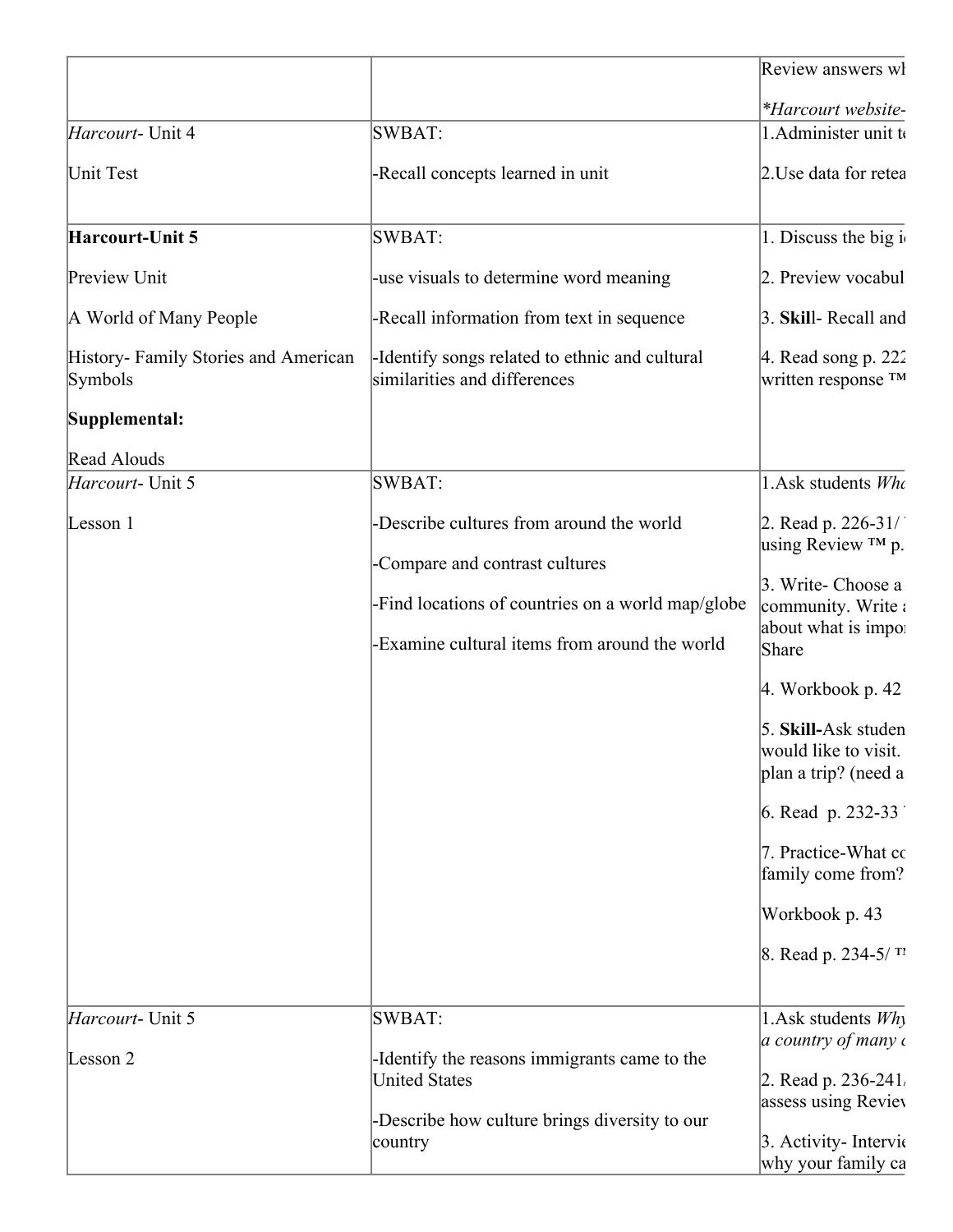| Harcourt- Unit 5         | -Recognize that people in a group have different<br>points of view<br>-Understand the importance of Amy Tan<br>SWBAT:                                                                    | States. (homework)<br>$4.$ Workbook p. $44$<br>5. Skill-Pose a scer<br>$242$ /discuss.<br>6. Read p. 242-43<br>7. Practice-Workbo<br>8. Biography-Amy<br>Read p. 244-5/TM c<br>1. Ask students Hov<br>different?alike?                                                                                                                                                |
|--------------------------|------------------------------------------------------------------------------------------------------------------------------------------------------------------------------------------|-----------------------------------------------------------------------------------------------------------------------------------------------------------------------------------------------------------------------------------------------------------------------------------------------------------------------------------------------------------------------|
| Lesson 3                 | -Recognize that each culture has traditions and<br>customs<br>-Compare and contrast different traditions and<br>cultures<br>-Use a calendar<br>-Explore events that celebrate traditions | 2. Read p. 246-49/<br>using Review ™ p.<br>3. Activity- Make a<br>customs/traditions :<br>celebrates/add capt<br>4. Practice-Workbo<br>5. Skill-Discuss ho<br>help you keep track<br>and appointments.<br>6. Read p. $250-51$<br>7. Practice-Make a<br>important dates/eit<br>individual <i>Appendi</i><br>Workbook p. 47<br>8. Read about the C<br>Highland Games p. |
| <i>Harcourt</i> - Unit 5 | SWBAT:                                                                                                                                                                                   | 1. Ask students $W h$                                                                                                                                                                                                                                                                                                                                                 |
| Lesson 4                 | -Recognize that people from many cultures have<br>contributed to American society                                                                                                        | who have made a d<br>2. Read p. 254-57/<br>assess using Reviev<br>3. Write-Write a pa<br>in your life that have<br>4. Practice-Workbo                                                                                                                                                                                                                                 |
| Harcourt- Unit 5         | SWBAT:                                                                                                                                                                                   | 1. Review question                                                                                                                                                                                                                                                                                                                                                    |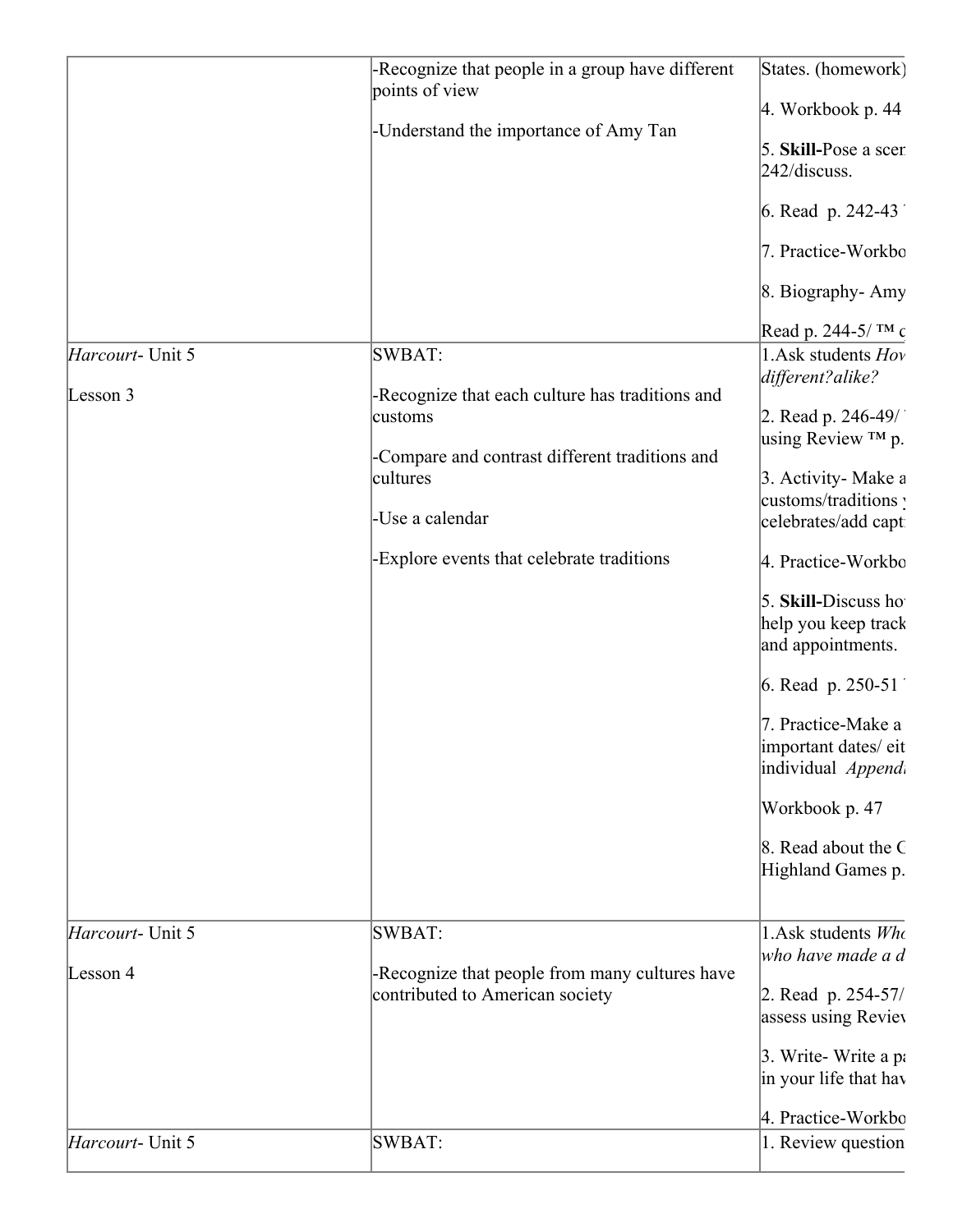| Unit Review                        | -Review concepts learned in unit | $\vert 2.$ Workbook p. 50/ |
|------------------------------------|----------------------------------|----------------------------|
|                                    |                                  | Review answers wh          |
|                                    |                                  | $*Harcourt website-$       |
| <i>Harcourt</i> - Unit 5 Unit Test | SWBAT:                           | 1. Administer unit to      |
|                                    | -Recall concepts learned in unit | 2. Use data for retea      |

# **Integration of Career Readiness, Life Literacies, and Key Skills**

| TECH.9.4.2.GCA.1    | Articulate the role of culture in everyday life by describing one's own culture and<br>comparing it to the cultures of other individuals (e.g., 1.5.2.C2a, 7.1.NL.IPERS.5,<br>7.1.NL.IPERS.6).                         |
|---------------------|------------------------------------------------------------------------------------------------------------------------------------------------------------------------------------------------------------------------|
| TECH.9.4.2.IML.1    | Identify a simple search term to find information in a search engine or digital resource.                                                                                                                              |
| TECH.9.4.2.IML.4    | Compare and contrast the way information is shared in a variety of contexts (e.g., social,<br>academic, athletic) (e.g., 2.2.2. MSC.5, RL.2.9).                                                                        |
| <b>WRK.K-12.P.1</b> | Act as a responsible and contributing community members and employee.                                                                                                                                                  |
| <b>WRK.K-12.P.4</b> | Demonstrate creativity and innovation.                                                                                                                                                                                 |
| <b>WRK.K-12.P.5</b> | Utilize critical thinking to make sense of problems and persevere in solving them.                                                                                                                                     |
| WRK.9.2.2.CAP.1     | Make a list of different types of jobs and describe the skills associated with each job.                                                                                                                               |
| <b>WRK.K-12.P.3</b> | Consider the environmental, social and economic impacts of decisions.                                                                                                                                                  |
| TECH.9.4.2.IML.3    | Use a variety of sources including multimedia sources to find information about topics<br>such as climate change, with guidance and support from adults (e.g., 6.3.2.GeoGI.2,<br>6.1.2. History SE.3, W.2.6, 1-LSI-2). |
| <b>WRK.K-12.P.8</b> | Use technology to enhance productivity increase collaboration and communicate<br>effectively.                                                                                                                          |
| <b>WRK.K-12.P.9</b> | Work productively in teams while using cultural/global competence.                                                                                                                                                     |

## **Technology and Design Integration**

Students will interact with the Smartboard, IPads, Chromebooks and document camera.

| CS.K-2.8.1.2.DA.4   | Make predictions based on data using charts or graphs.                                                                              |
|---------------------|-------------------------------------------------------------------------------------------------------------------------------------|
| CS.K-2.8.1.2.DA.2   | Store, copy, search, retrieve, modify, and delete data using a computing device.                                                    |
| CS.K-2.8.1.2.NI.2   | Describe how the Internet enables individuals to connect with others worldwide.                                                     |
| CS.K-2.8.1.2.CS.1   | Select and operate computing devices that perform a variety of tasks accurately and<br>quickly based on user needs and preferences. |
| $CS.K-2.8.1.2.1C.1$ | Compare how individuals live and work before and after the implementation of new<br>computing technology.                           |
| CS.K-2.8.2.2.EC.1   | Identify and compare technology used in different schools, communities, regions, and<br>parts of the world.                         |
| CS.K-2.8.1.2.NI.1   | Model and describe how individuals use computers to connect to other individuals, places,                                           |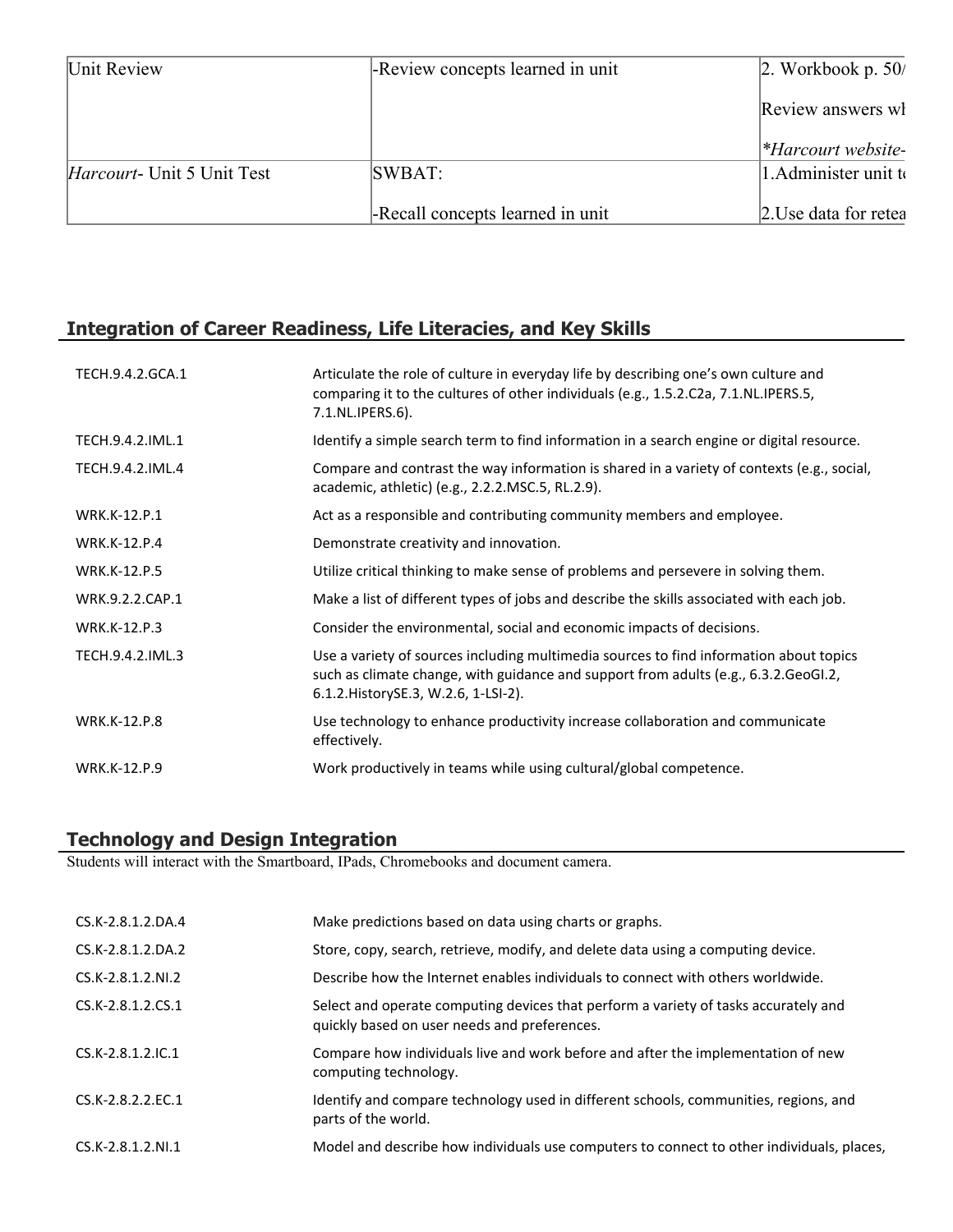# **Interdisciplinary Connections**

| LA.RI.2.1  | Ask and answer such questions as who, what, where, when, why, and how to demonstrate<br>understanding of key details in a text.                                                         |
|------------|-----------------------------------------------------------------------------------------------------------------------------------------------------------------------------------------|
| LA.RI.2.2  | Identify the main topic of a multiparagraph text as well as the focus of specific paragraphs<br>within the text.                                                                        |
| LA.RI.2.6  | Identify the main purpose of a text, including what the author wants to answer, explain, or<br>describe.                                                                                |
| LA.RI.2.3  | Describe the connection between a series of historical events, scientific ideas or concepts,<br>or steps in technical procedures in a text.                                             |
| LA.RI.2.4  | Determine the meaning of words and phrases in a text relevant to a grade 2 topic or<br>subject area.                                                                                    |
| LA.RF.2.4  | Read with sufficient accuracy and fluency to support comprehension.                                                                                                                     |
| LA.RI.2.5  | Know and use various text features (e.g., captions, bold print, subheadings, glossaries,<br>indexes, electronic menus, icons) to locate key facts or information in a text efficiently. |
| LA.RF.2.3  | Know and apply grade-level phonics and word analysis skills in decoding words.                                                                                                          |
| LA.RI.2.10 | Read and comprehend informational texts, including history/social studies, science, and<br>technical texts, at grade level text complexity proficiently with scaffolding as needed.     |

# **Differentiation**

- Understand that gifted students, just like all students, come to school to learn and be challenged.
- Pre-assess your students. Find out their areas of strength as well as those areas you may need to address before students move on.
- Consider grouping gifted students together for at least part of the school day.
- Plan for differentiation. Consider pre-assessments, extension activities, and compacting the curriculum.
- Use phrases like "You've shown you don't need more practice" or "You need more practice" instead of words like "qualify" or "eligible" when referring to extension work.
- Encourage high-ability students to take on challenges. Because they're often used to getting good grades, gifted students may be risk averse.

## **Definitions of Differentiation Components**:

- o Content the specific information that is to be taught in the lesson/unit/course of instruction.
- o Process how the student will acquire the content information.
- o Product how the student will demonstrate understanding of the content.
- o Learning Environment the environment where learning is taking place including physical location and/or student grouping

#### **For the unit:**

#### **Differentiation:**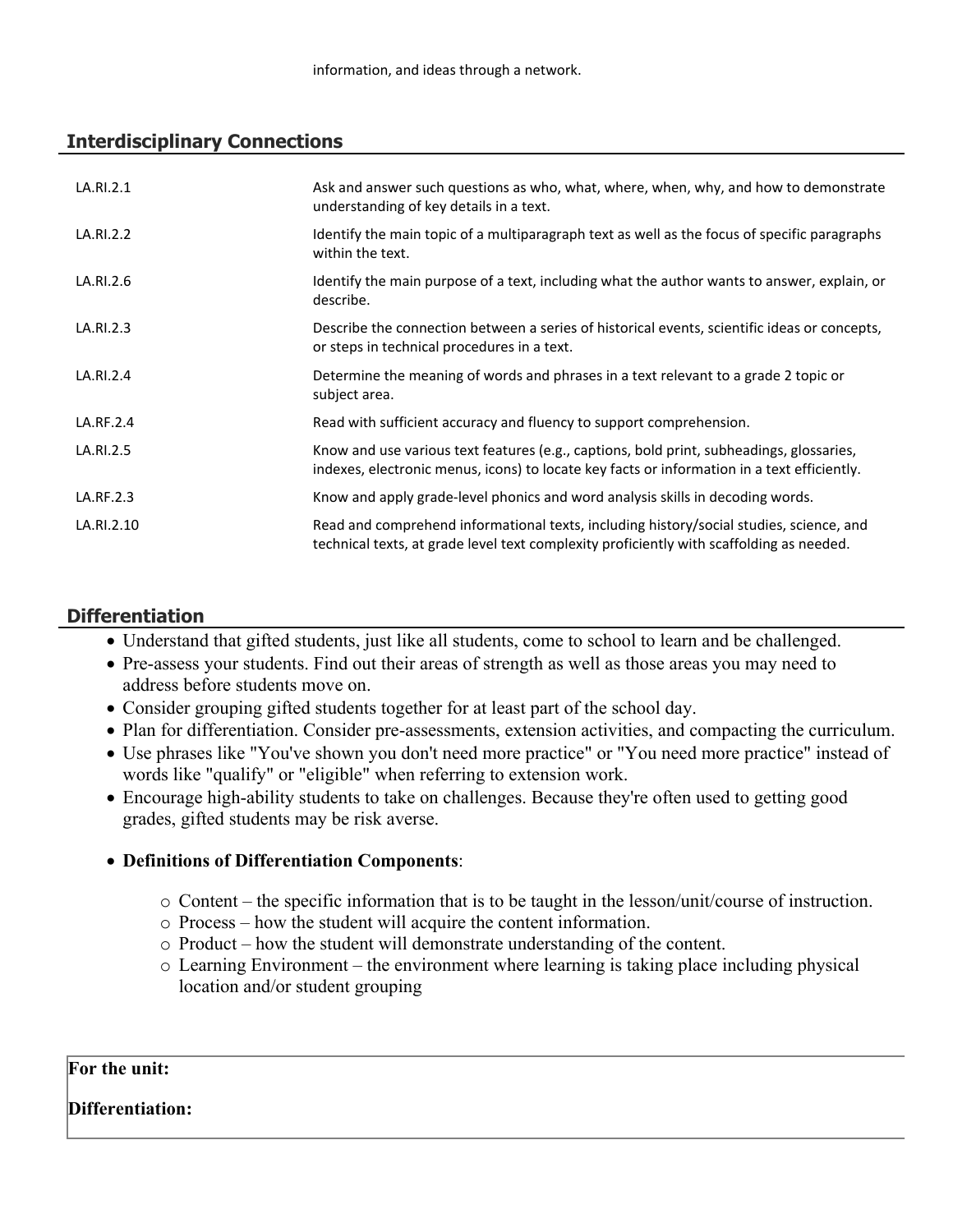\*Refer to Teacher's Manual ESL/ Extra Support/ Enrichment ideas for each lesson **Will vary according to student readiness /interest/learning profile:** Leveled Text • [Levels of Questioning](http://www.bloomstaxonomy.org/Blooms%20Taxonomy%20questions.pdf) • [Anchor activities](http://www.rec4.com/filestore/REC4_AnchorActivityPacket_080513.pdf) (ongoing-listen to books, websites) • [Harcourt web activities](http://www.harcourtschool.com/ss1/) • Whiteboard response • Flexible Grouping • Graphic Organizers Videos [Discovery Education/](http://www.discoveryeducation.com/) BrainPop Jr.

- KWL Charts
- Think-Pair-Share
- Reading Buddies
- Enrichment/Remediation

#### **Modifications & Accommodations**

Follow IEP's and 504's to enhance student learning

Refer to QSAC EXCEL SMALL SPED ACCOMMOCATIONS spreadsheet in this discipline.

#### **Benchmark Assessments**

**Benchmark Assessments** are given periodically (e.g., at the end of every quarter or as frequently as once per month) throughout a school year to establish baseline achievement data and measure progress toward a standard or set of academic standards and goals.

**Schoolwide Benchmark assessments:**

Aimsweb benchmarks 3X a year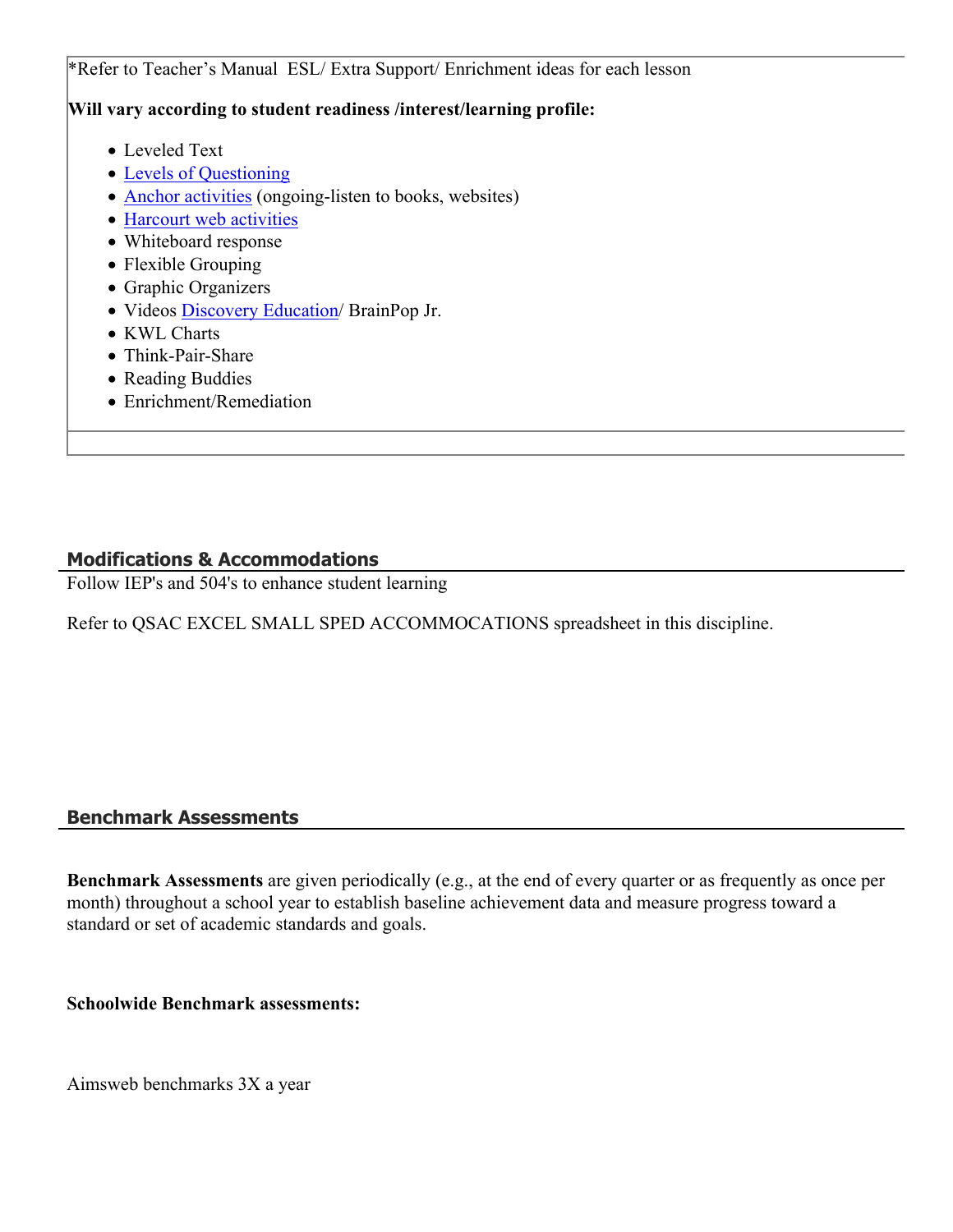Linkit Benchmarks 3X a year

DRA

#### **Additional Benchmarks used in this unit:**

End of Chapter assessments

Projects/Rubrics

#### **Formative Assessments**

Assessment allows both instructor and student to monitor progress towards achieving learning objectives, and can be approached in a variety of ways. **Formative assessment** refers to tools that identify misconceptions, struggles, and learning gaps along the way and assess how to close those gaps. It includes effective tools for helping to shape learning, and can even bolster students' abilities to take ownership of their learning when they understand that the goal is to improve learning, not apply final marks (Trumbull and Lash, 2013). It can include students assessing themselves, peers, or even the instructor, through writing, quizzes, conversation, and more. In short, formative assessment occurs throughout a class or course, and seeks to improve student achievement of learning objectives through approaches that can support specific student needs (Theal and Franklin, 2010, p. 151).

#### **Formative Assessments used in this unit:**

- Teacher Observation
- Questioning
- Whiteboard Response
- Think-Pair Share
- Classroom discussion
- Workbook pages
- Writing/Performance rubrics included in lesson

#### **Summative Assessments**

**summative assessments** evaluate student learning, knowledge, proficiency, or success at the conclusion of an instructional period, like a unit, course, or program. Summative assessments are almost always formally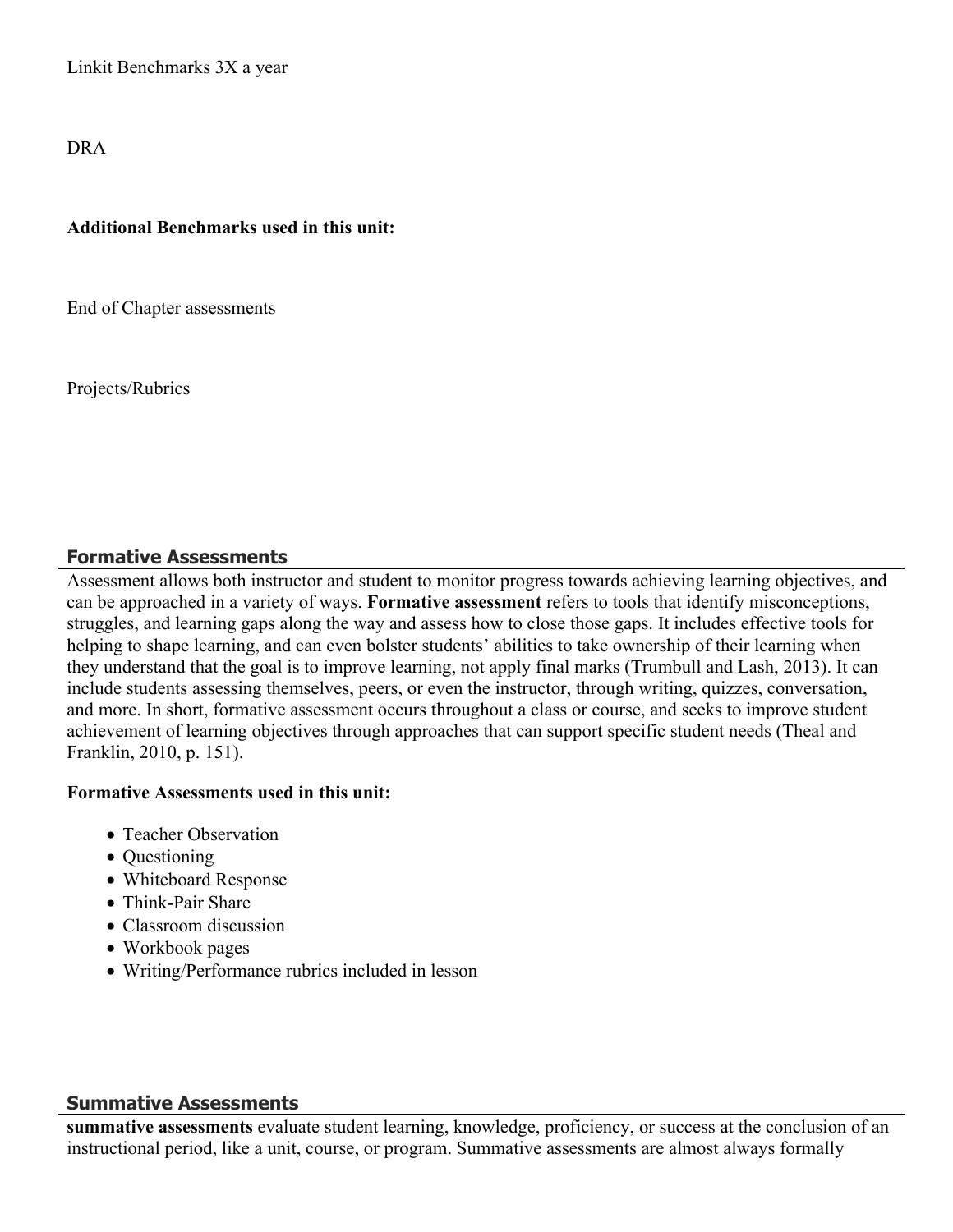graded and often heavily weighted (though they do not need to be). Summative assessment can be used to great effect in conjunction and alignment with formative assessment, and instructors can consider a variety of ways to combine these approaches.

# **Summative assessments for this unit:**

Unit Test

# **Instructional Materials**

Hartcourt textbook

See materials embedded in lessons above.

Supplemental:

Read alouds

Leveled readers

# **Standards**

| SOC.6.1.2. Civics CM.2  | Use examples from a variety of sources to describe how certain characteristics can help<br>individuals collaborate and solve problems (e.g., open-mindedness, compassion, civility,<br>persistence). |
|-------------------------|------------------------------------------------------------------------------------------------------------------------------------------------------------------------------------------------------|
| SOC.6.1.2. Civics DP.3  | Explain how historical symbols, monuments and holidays reflect the shared values,<br>principles, and beliefs of the American identity.                                                               |
| SOC.6.1.2. HistoryCC.3  | Make inferences about how past events, individuals, and innovations affect our current<br>lives.                                                                                                     |
| SOC.6.1.2. Civics DP.1  | Explain how national symbols reflect on American values and principles.                                                                                                                              |
| SOC.6.1.2. Civics CM.3  | Explain how diversity, tolerance, fairness, and respect for others can contribute to<br>individuals feeling accepted.                                                                                |
| SOC.6.1.2. Civics CM.1  | Describe why it is important that individuals assume personal and civic responsibilities in a<br>democratic society.                                                                                 |
| SOC.6.1.2. History UP.2 | Use evidence to demonstrate how an individual's beliefs, values, and traditions may<br>change and/or reflect more than one culture.                                                                  |
| SOC.6.1.2. Civics PD.2  | Establish a process for how individuals can effectively work together to make decisions.                                                                                                             |
| SOC.6.1.2. Civics PI.6  | Explain what government is and its function.                                                                                                                                                         |
| SOC.6.1.2. History UP.3 | Use examples from the past and present to describe how stereotyping and prejudice can<br>lead to conflict.                                                                                           |